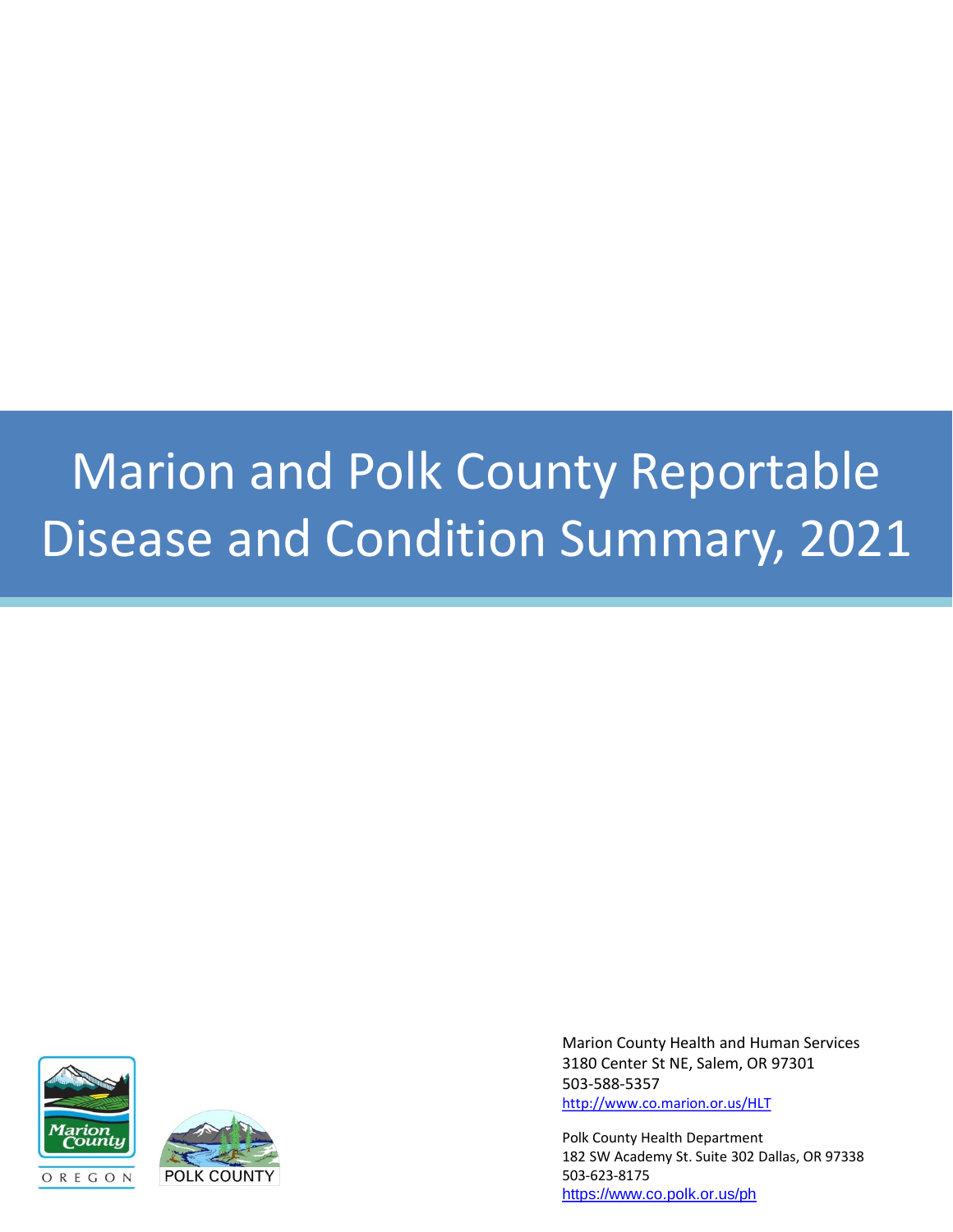### **Reportable Diseases and Conditions in Marion County, 2021**

|                                   | # of                                                    |
|-----------------------------------|---------------------------------------------------------|
| <b>Disease/Condition</b>          | cases                                                   |
| Chlamydia                         | 1689                                                    |
| Gonorrhea                         | 546                                                     |
| <b>Animal Bites</b>               | 529                                                     |
| <b>Chronic Hepatitis C</b>        | 364                                                     |
| <b>Syphilis</b>                   | 220                                                     |
| Campy                             | 73                                                      |
| <b>Elevated Blood Lead Levels</b> | 42                                                      |
| <b>Chronic Hepatitis B</b>        | 28                                                      |
| <b>Salmonella</b>                 | 24                                                      |
| <b>STEC</b>                       | 24                                                      |
| <b>HIV</b>                        | 20 <sup>°</sup>                                         |
| Giardia                           | 15                                                      |
| <b>CRE</b>                        | 12                                                      |
| <b>TB</b>                         | 12                                                      |
| Cryptosporidium                   | 8 <sup>0</sup>                                          |
| <b>Shigella</b>                   | 5                                                       |
| <b>ETEC</b>                       | $\overline{4}$                                          |
| Lyme                              | $\overline{4}$                                          |
| <b>NTM</b>                        | 4                                                       |
| <b>Yersinia</b>                   | $\vert 4 \vert$                                         |
| <b>Acute Hep B</b>                | 3                                                       |
| <b>Acute Hep C</b>                |                                                         |
| <b>Cryptococcus</b>               |                                                         |
| H. flu                            |                                                         |
| Legionella                        |                                                         |
| <b>Botulism</b>                   | $\frac{3}{3}$ $\frac{3}{2}$ $\frac{3}{2}$ $\frac{2}{2}$ |
| <b>Vibrio</b>                     |                                                         |
| <b>Mening</b>                     | $\overline{1}$                                          |
| <b>Mumps</b>                      | $\overline{1}$                                          |
| Total                             | 3668                                                    |

•This table shows all reportable cases of disease and conditions in Marion County in 2021.

•The three most reported diseases/conditions in Marion County in 2021 were chlamydia, gonorrhea and animal bites.

•Health care providers report all cases or possible cases of diseases, infections, microorganisms and conditions within certain time frames as specified by the state health department, Oregon Health Authority.

#### •A full list of Oregon reportable diseases and conditions are available here:

http://www.oregon.gov/oha/PH/DISEASESCO NDITIONS/COMMUNICABLEDISEASE/REPORTI NGCOMMUNICABLEDISEASE/Pages/reportabl e.aspx#timeframes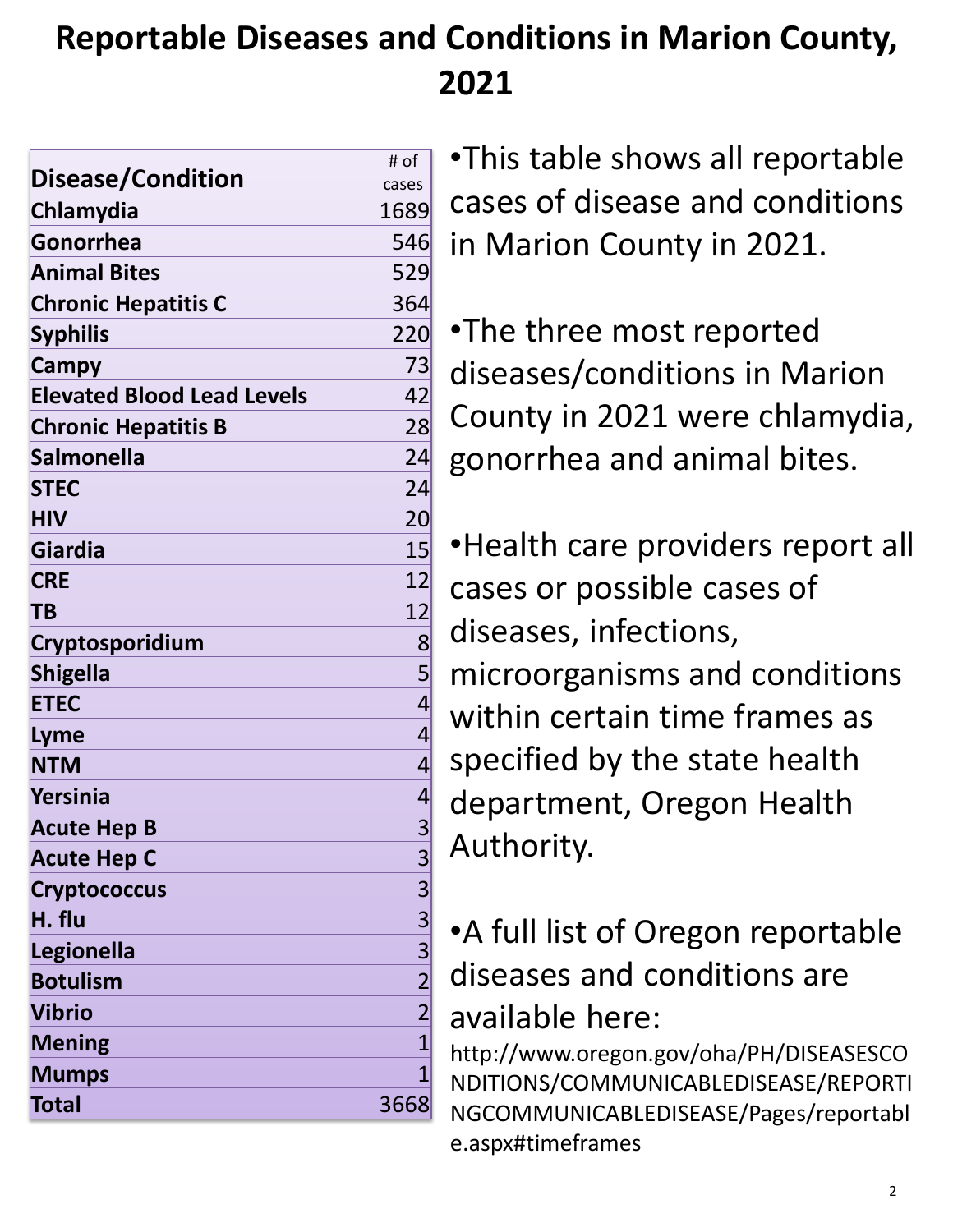#### **Reportable Diseases and Conditions in Polk County, 2021**

|                                  | # of                    |
|----------------------------------|-------------------------|
| Disease/Condition                | cases                   |
| Chlamydia                        | 282                     |
| <b>Animal Bites</b>              | 187                     |
| Gonorrhea                        | 70                      |
| <b>Chronic Hep C</b>             | 63                      |
| <b>Syphilis</b>                  | 19                      |
| Campy                            | 16                      |
| <b>CRE</b>                       | 9                       |
| <b>Salmonella</b>                | $\overline{\mathbf{z}}$ |
| <b>Chronic Hep B</b>             | 6                       |
| <b>HIV</b>                       | 4                       |
| <b>STEC</b>                      | 3                       |
| TΒ                               | 3                       |
| Cryptosporidium                  | $\overline{2}$          |
| <b>Elevated Blood Lead Level</b> | $\overline{2}$          |
| Giardia                          | $\overline{\mathbf{2}}$ |
| Legionella                       | 1                       |
| <b>Rabies (animal)</b>           | $\overline{\mathbf{1}}$ |
| <b>Vibrio</b>                    | 1                       |
| Total                            | 679                     |

•This table shows all reportable cases of disease and conditions in Polk County in 2021.

•The three most reported diseases/conditions in Polk County in 2021 were chlamydia, animal bites, and gonorrhea.

•Health care providers report all cases or possible cases of diseases, infections, microorganisms and conditions within certain time frames as specified by the state health department, Oregon Health Authority.

•A full list of Oregon reportable diseases and conditions are available here: http://www.oregon.gov/oha/PH/DISEASESCO NDITIONS/COMMUNICABLEDISEASE/REPORTI NGCOMMUNICABLEDISEASE/Pages/reportabl e.aspx#timeframes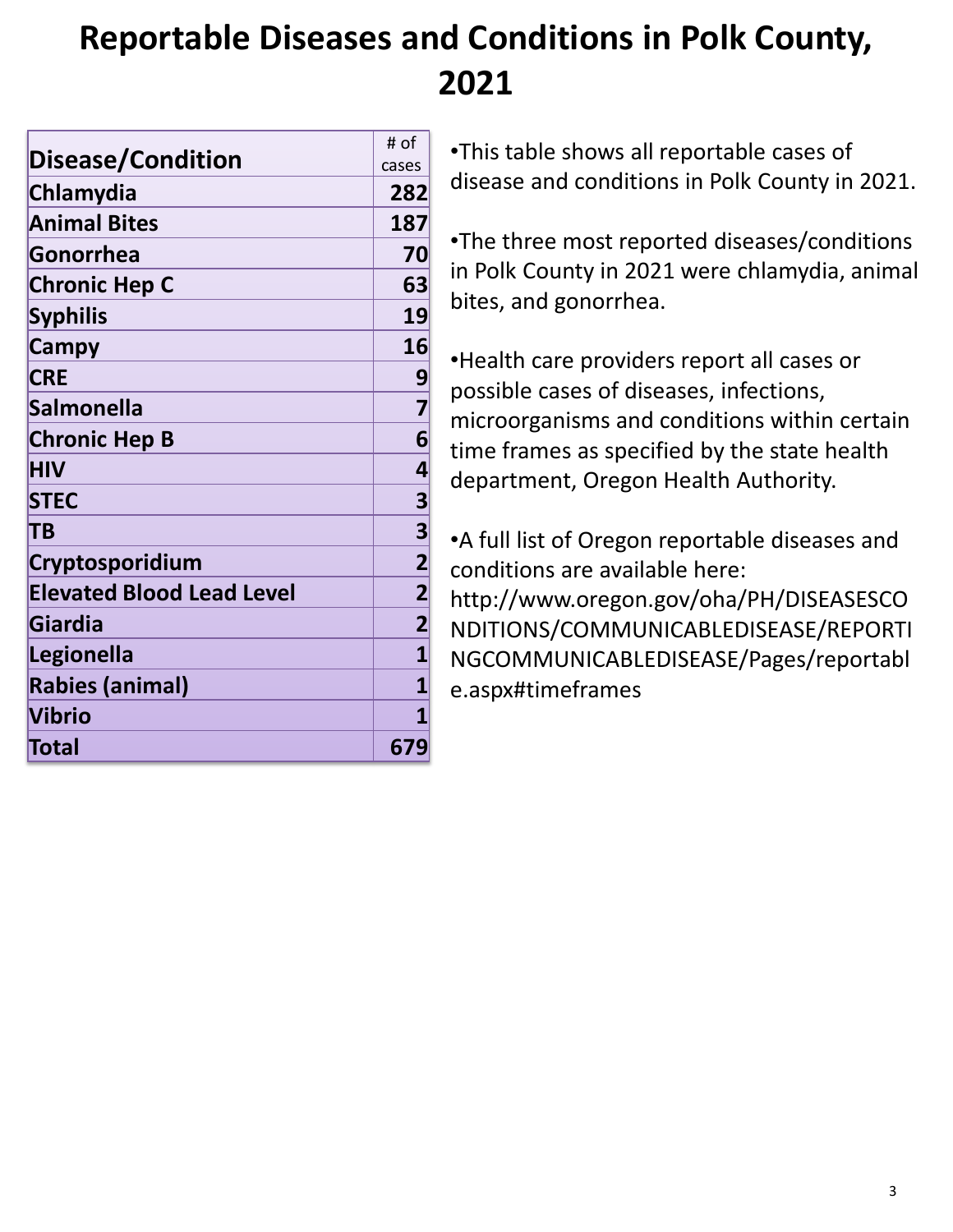# Campylobacter (Campy)

-Campylobacteriosis is an infectious illness caused by a bacteria.

-Most ill people have diarrhea, cramping, stomach pain, and fever within 2-5 days after bacteria exposure. People are usually sick for about a week.

-Most cases of campy are associated with eating raw or undercooked poultry, unpasteurized dairy products, or contaminated water.

-To help prevent campy, cook all poultry products thoroughly, wash hands with soap before preparing food, and after handling raw meat. Use separate cutting boards for meat and other foods, and thoroughly clean all surfaces after contact with raw meat. Do not drink unpasteurized milk or untreated water. Wash hands with soap after using the bathroom and after cleaning up after pets.



The incidence rate for campylobacter infections in Marion County and Polk County have remained steady over the past five years. Marion County has a higher incidence rate of campylobacter infections than Polk County.



The county median lines show the number of cases expected each month. Marion County had a campylobacter outbreak in June. Polk County had about as many cases of campylobacter as expected.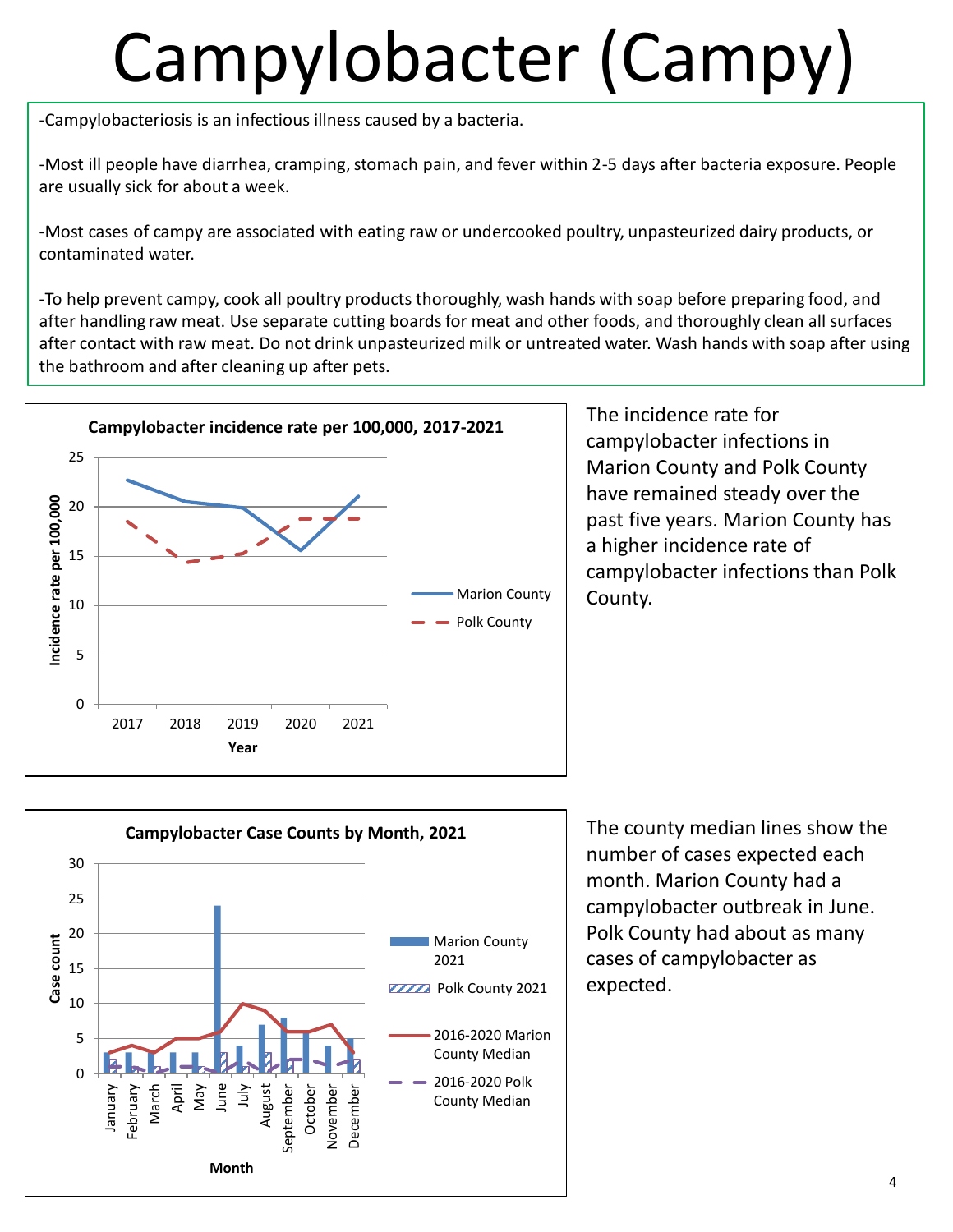### Carbapenem Resistant Enterobacteriaceae (CRE)

-Enterobacteriaceae are a large family of bacteria that live in the human intestines. These bacteria can develop resistance to antibiotics used to treat severe health-care associated infections called carbapenems. Once a bacteria has developed resistance to carbapenems, few safe and effective treatment options remain.

-CRE can cause pneumonia, blood infections, urinary tract infections and surgical site infections. Some people with CRE do not have any symptoms. These people are considered to be "colonized" and while they do not have symptoms, they can still infect others.

- Most cases of CRE affect individuals with other medical conditions like diabetes, obesity, non-healing wounds and those with weak immune systems. These individuals usually have a history of frequent or prolonged stays in health care settings, invasive medical devices (ventilators or IV catheters), or a history of taking certain antibiotics for long periods of time.

-To help prevent CRE infections, practice good hand washing at all times, clean high-touch surfaces, and all individuals with CRE living in a nursing home or staying in a hospital should stay in contact precautions.



Overall, rates of antibiotic resistant Enterobacters decreased rapidly between 2020 and 2021.

\*Polk County case counts too low to calculate incidence rates



The county median lines show the number of cases expected each month. Marion County had less cases of CRE than expected. Polk County had more cases of CRE than expected.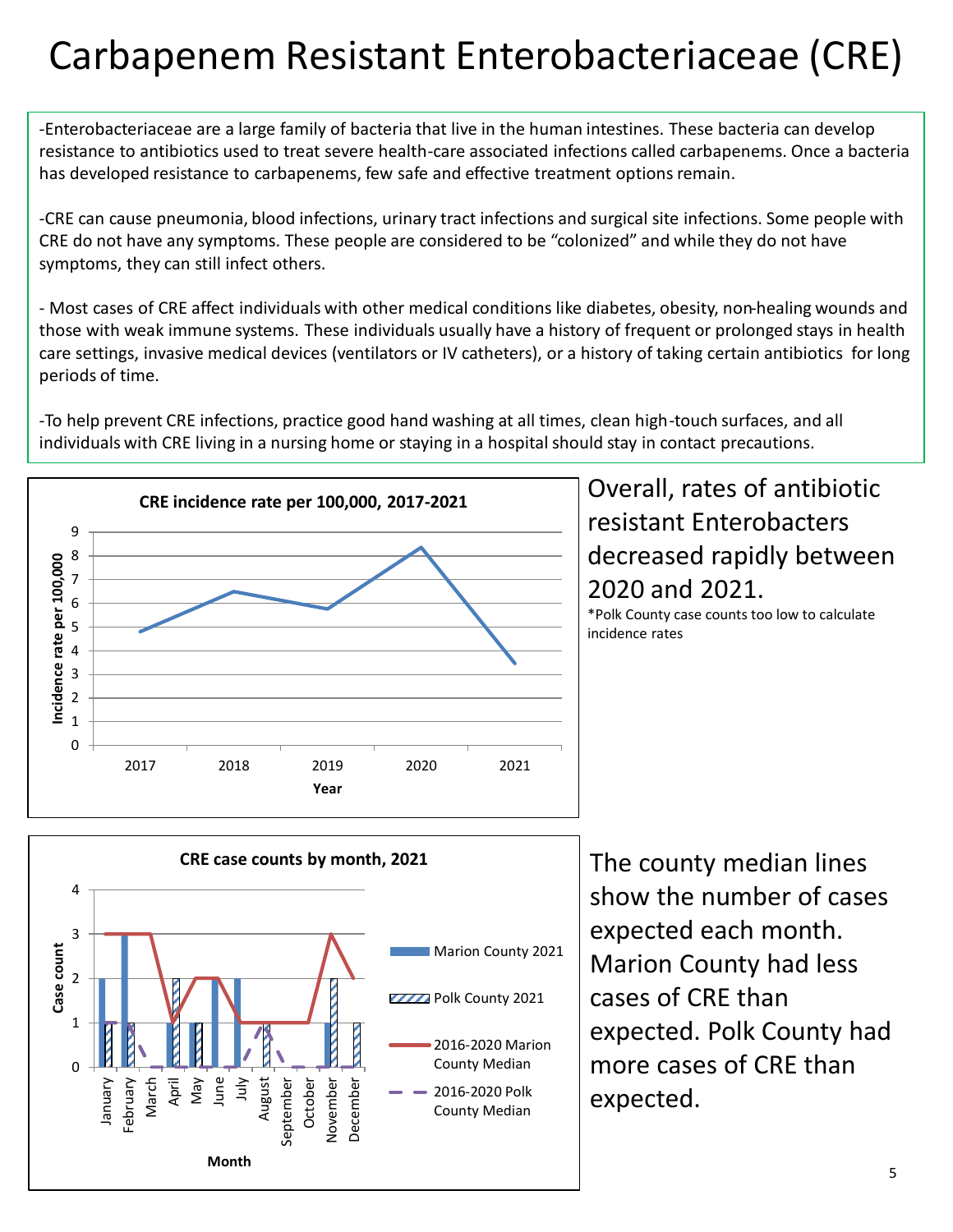# Chlamydia

-Chlamydia is a bacterial sexually transmitted infection.

-Most people with Chlamydia do not have symptoms, but even without symptoms, Chlamydia can still damage the reproductive system.

-Chlamydia is transmitted through all types of sexual contact (vaginal, anal and oral sex), as well as from a pregnant mother to her baby during childbirth.

-To reduce risk of Chlamydia infection, reduce your number of sexual partners, know if sexual contacts have been tested and treated for Chlamydia, and use latex condoms the right way every time you have sex. The only way to avoid Chlamydia is to not have vaginal, anal, or oral sex or to be in a long-term monogamous relationship where both partners have been tested and have not been exposed to other sexual contacts.



Marion and Polk County chlamydia incidence rates have been relatively steady over the past five years. Marion County has a higher incidence rate of chlamydia than Polk County.



The county median lines show the number of cases expected each month. There was about as much chlamydia in 2021 as expected in both Marion and Polk Counties.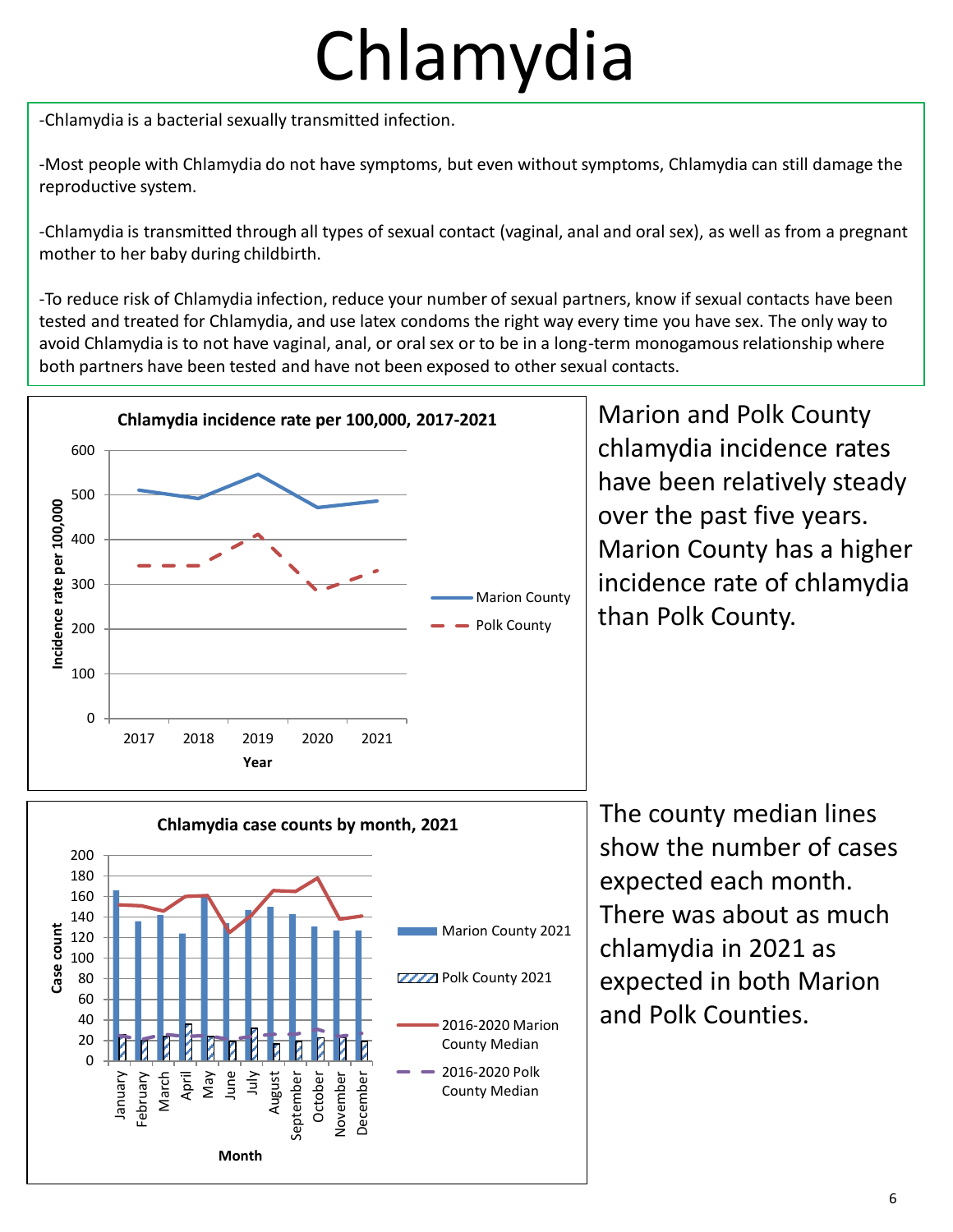# E. Coli

-E. coli are bacteria that live in intestines of humans and animals. Most e. coli are an important part of a healthy intestinal tract, but some e. coli are pathogenic to humans, meaning they cause sickness. The most common type of pathogenic e. coli are shiga toxin-producing (STEC) e. coli. These are the bacteria most commonly heard about in the news.

-Most people with STEC e. coli have stomach cramps and bloody diarrhea within 3-4 days of exposure to the bacteria. Symptoms usually last for 5-7 days.

-Most STEC e. coli live in the intestines of livestock or game like cows, goats, sheep, deer and elk. Consuming raw or undercooked meat can cause an STEC e. coli infection. Infection can also be caused by eating foods contaminated with human or animal feces like unpasteurized milk, untreated water, unpasteurized apple cider, soft cheeses made with unpasteurized milk and some leafy greens. Petting zoos and other interactive animal exhibits have also been linked to e. coli infection.

-To help prevent e. coli infection wash your hands with soap and water after using the bathroom, changing diapers, before preparing food, before eating and contact with animals. Cook all meat thoroughly. Don't drink unpasteurized milk or juices. Prevent cross-contamination by washing counters, cutting boards and utensils that touch raw meat.

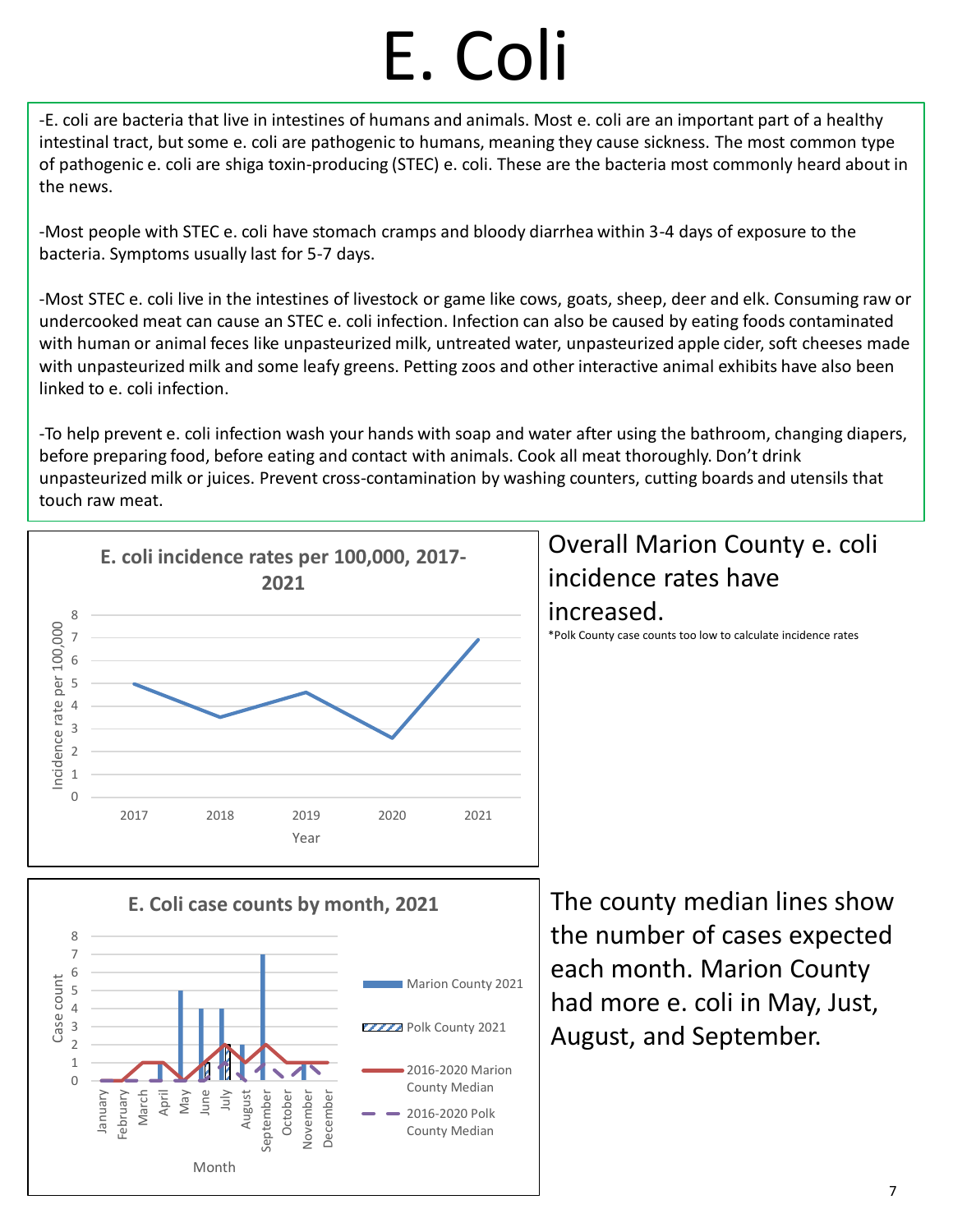### Giardia

-Giardia is a parasite found on surfaces or in soil, food, or water that have been contaminated with fecal matter from infected humans or animals. It is protected by a shell that allows it to live outside of the body for lengthy time periods and makes it tolerant to chlorine.

-Most people with giardiasis have diarrhea, gas, stomach cramps, nausea, and vomiting although some people never develop symptoms. More rarely, people can have itchy skin, hives, and eye and joint swelling. Symptoms usually develop 1-3 weeks after exposure and last for 1-2 weeks.

-Giardia can be found in contaminated food or water. Additionally, it can be passed from animal to person and through oral-anal contact during sex. Those at greatest risk for giardia exposure are people who travel to countries where giardia is common, people in childcare settings, backpackers or campers that drink water from lakes, rivers, or other untreated water sources, and men who have sex with men.

-To help prevent giardiasis, wash your hands with soap and water after using the bathroom, changing diapers, before preparing food, before eating, and after contact with animals. Avoid drinking water from untreated or recreational water sources. Wash fruits and vegetables before eating them. Use barrier protection during oral-anal sex.



#### Marion County incidence rates have increased slightly over the past 5 years.

\*Polk County case counts too low to calculate incidence rates

![](_page_7_Figure_8.jpeg)

The county median lines show the number of cases expected each month. Both Marion and Polk Counties had about as many giardia cases as expected in a calendar year.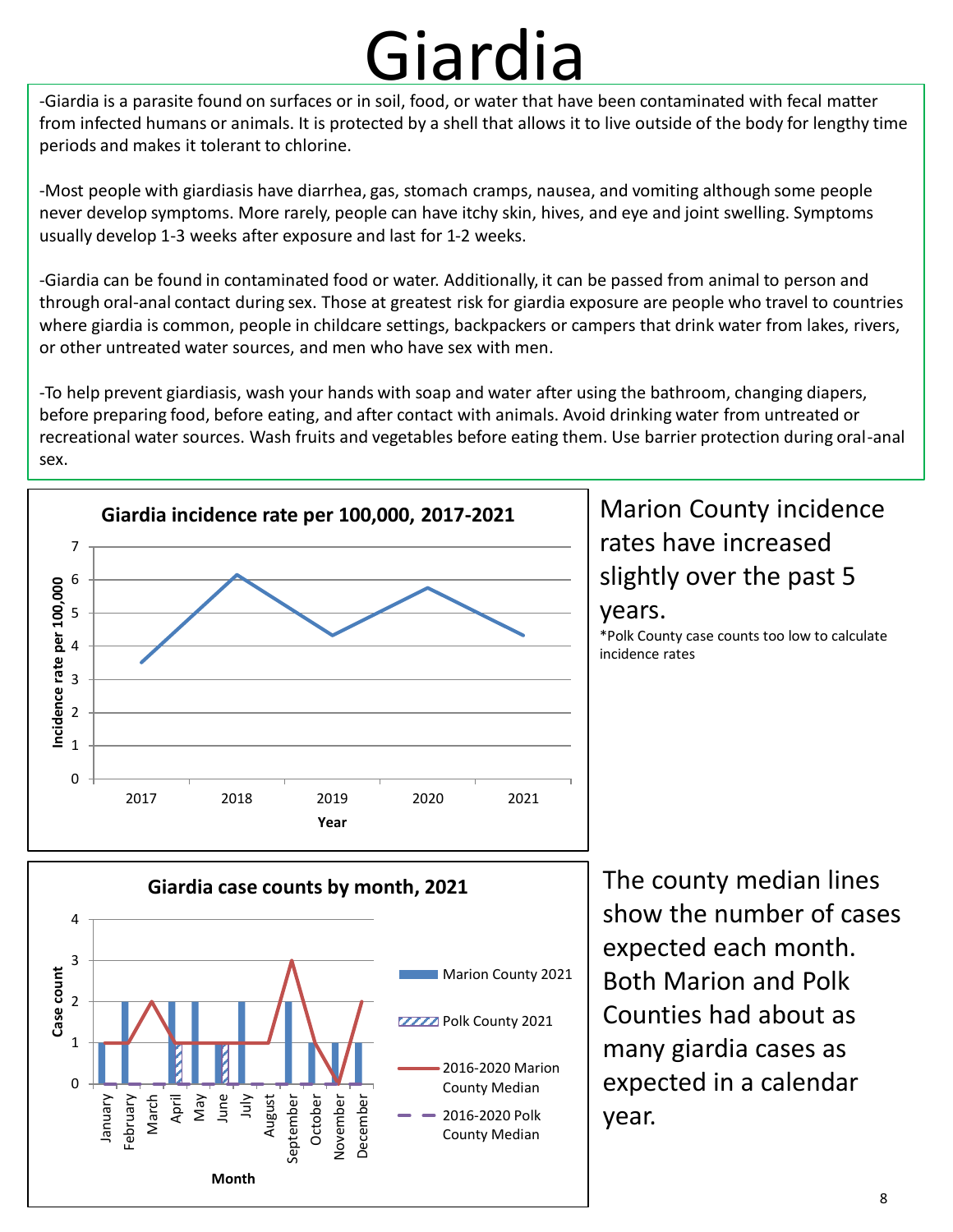### Gonorrhea

-Gonorrhea is a sexually transmitted bacterial infection.

-Most people with gonorrhea do not have symptoms. Those who do have symptoms may experience any of the following symptoms based on location of infection: a burning sensation when urinating, genital or anal discharge, bleeding between periods for women, swollen or painful testicles for men, rectal itching, soreness or bleeding or painful bowel movements.

-Gonorrhea is spread through vaginal, anal or oral sex. A pregnant woman with gonorrhea can give the infection to her baby during childbirth.

-To reduce risk of gonorrhea infection, reduce your number of sexual partners, know if sexual contacts have been tested and treated for gonorrhea, and use latex condoms the right way every time you have sex. The only way to avoid gonorrhea is to not have vaginal, anal, or oral sex, or to be in a long-term monogamous relationship where both partners have been tested and have not been exposed to other sexual contacts.

![](_page_8_Figure_5.jpeg)

Marion County gonorrhea rates leveled off between 2018 and 2021and Polk County gonorrhea rates have decreased between 2020 and 2021.

![](_page_8_Figure_7.jpeg)

The county median lines show the number of cases expected each month. Marion County experienced about the number of gonorrhea cases expected while Polk County experienced less gonorrhea cases than expected.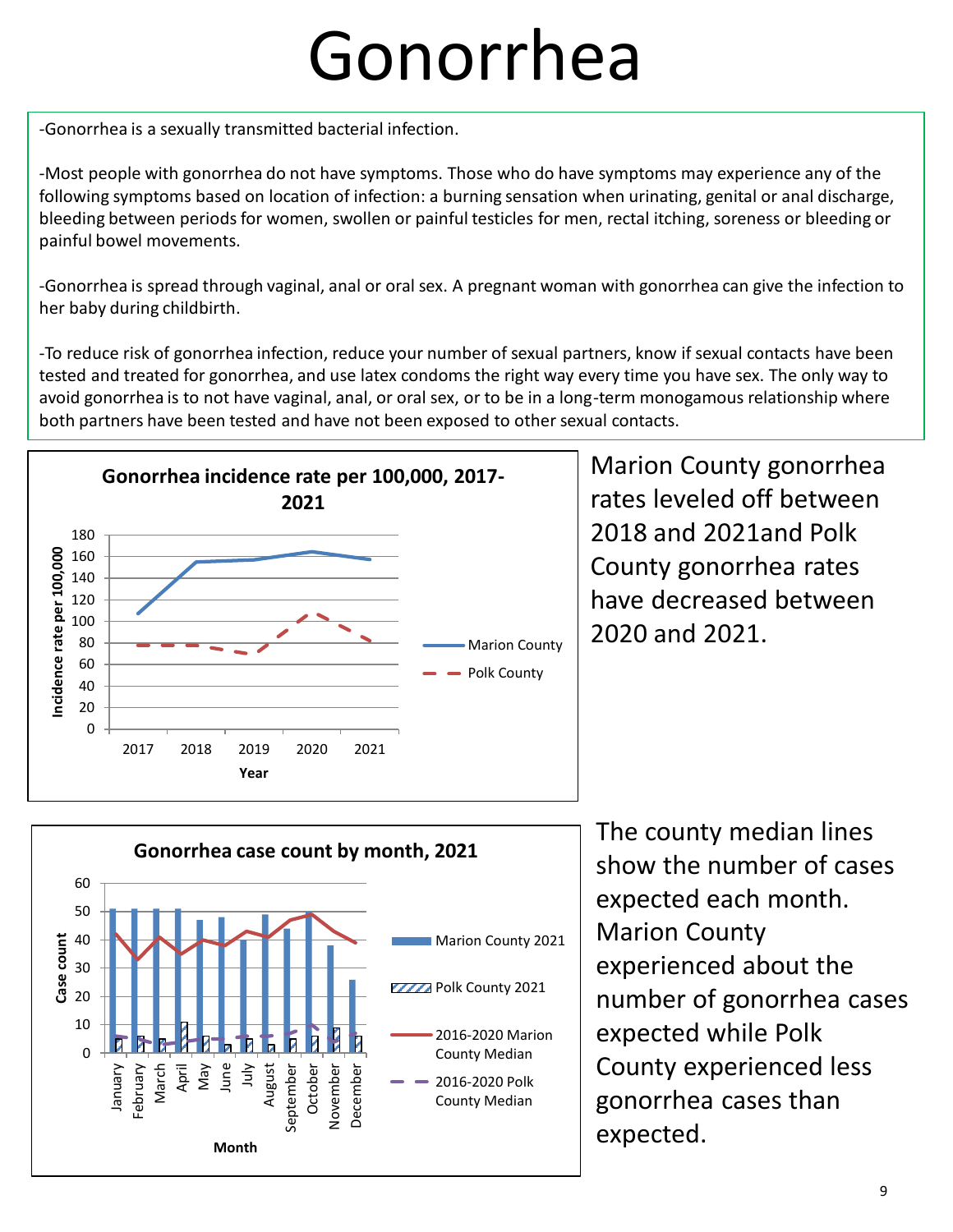### Chronic Hepatitis B

-Hepatitis B is a virus that can cause short and long-term illness. When the virus remains in the body, it becomes a chronic illness that can result in long-term liver problems.

-Some people with chronic hepatitis B have ongoing symptoms similar to acute hepatitis B (fever, tiredness, loss of appetite, nausea, vomiting, stomach pain, dark urine, clay colored stool, joint pain and yellowing of the eyes or skin), but most people with chronic hepatitis B don't have any symptoms for 20-30 years. About 1 in 4 people with chronic hepatitis B develop cirrhosis or liver cancer.

-Hepatitis B is spread when a body fluid (blood, semen, etc.) that is infected with hepatitis B enters the body of a person who is not infected. Some common activities that spread hepatitis B are birth (from an infected mom to her baby), sex with an infected partner, sharing needles, syringes or other drug-injection equipment, sharing items like a toothbrush or razor with an infected person, direct contact with the blood or open sores of an infected person, or exposure to blood from a needle stick or other sharp instruments.

**Marion County chronic hepatitis B incidence rate per 100,000, 2017-2021** 12 ncidence rate per 100,000 **Incidence rate per 100,000** 10 8 6 4 2 0 2017 2018 2019 2020 2021 **Year**

-The best way to prevent hepatitis B infection is to complete the hepatitis B vaccine series.

Marion County chronic hepatitis B incidence rates peaked between 2018 and 2019 and then dropped in 2020. They increased again into 2021.

\*Polk County case counts too low to calculate incidence rates

![](_page_9_Figure_8.jpeg)

The county median lines show the number of cases expected each month. Marion County experienced about as many hepatitis B cases as expected during 2021. Polk County experienced more hepatitis B cases than expected during 2021.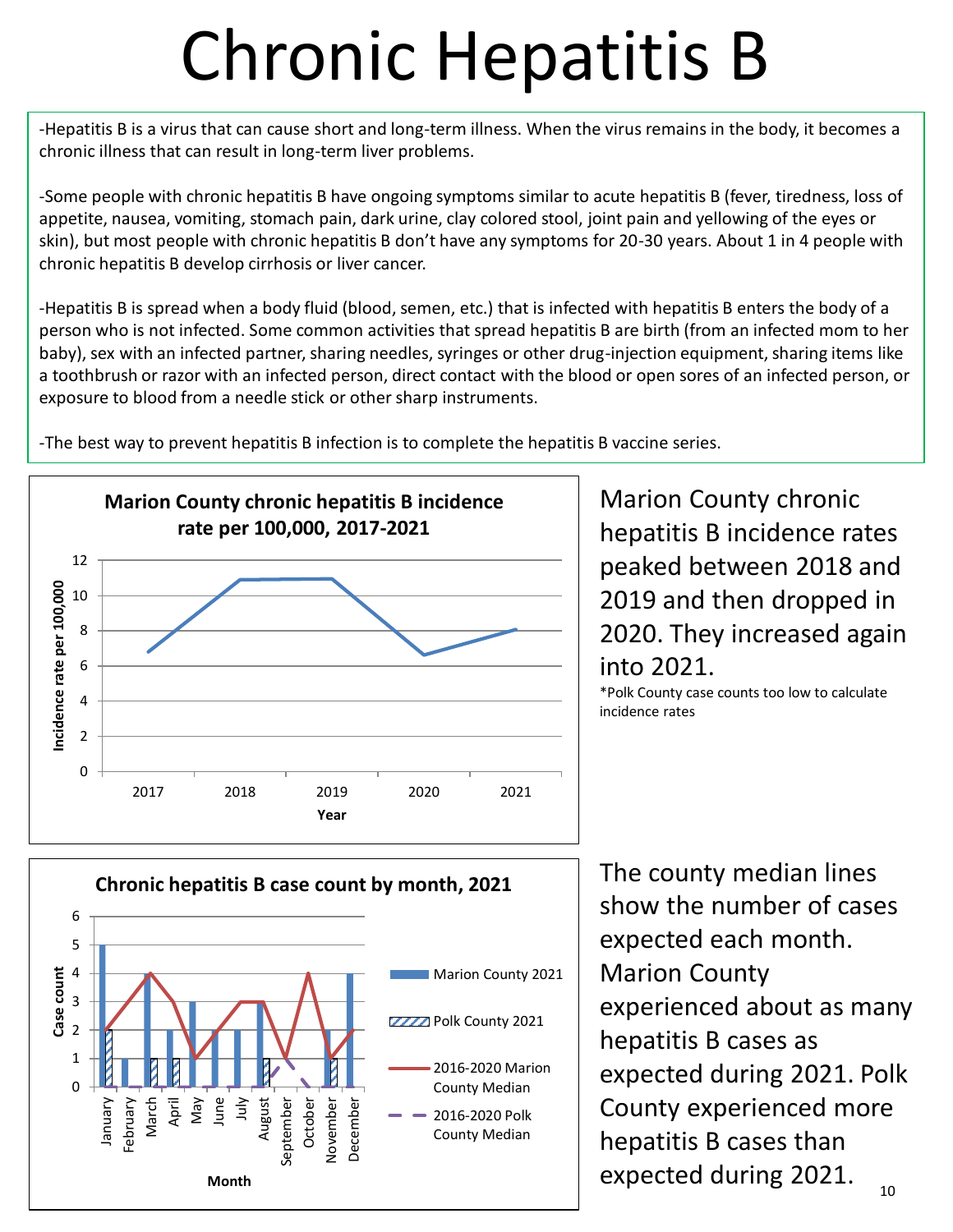## Chronic Hepatitis C

-Hepatitis C is a virus that can cause short and long term illness. When the virus remains in the body it becomes a chronic illness that can result in long-term health problems and even death. Chronic illness occurs in 75%-85% of people infected with hepatitis C.

-Most people with chronic hepatitis C do not have symptoms. Over time chronic hepatitis C virus can cause liver damage, liver failure, liver cancer, and even death.

-Hepatitis C is spread when blood from a person infected with hepatitis C enters the body of someone who is not infected. Today, in the United States, most people become infected with hepatitis C by sharing needles or other injection drug equipment. Other possible infection methods include accidental needle sticks, being born to a mother who has hepatitis C, sharing personal items such as razors or toothbrushes, and having sexual contact with a person infected with the hepatitis C virus.

![](_page_10_Figure_4.jpeg)

Both Marion and Polk County's overall chronic hepatitis C incidence rates have been decreasing over the past 5 years with a slight increase between 2020 and 2021. Marion County has a higher incidence rate than Polk County.

![](_page_10_Figure_6.jpeg)

The county median lines show the number of cases expected each month. Polk County had about as many cases as expected this year with Marion County having less cases during 2021 than expected.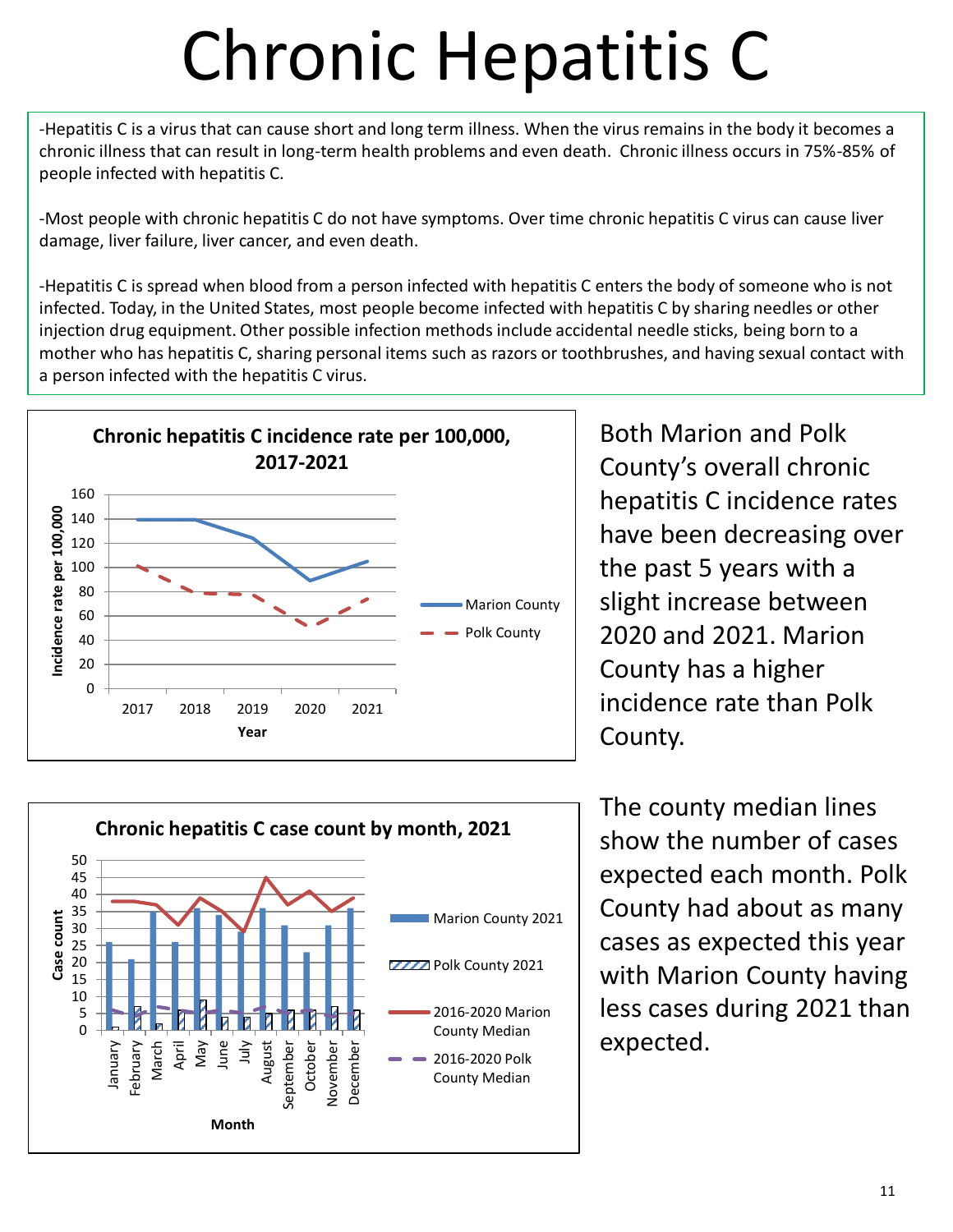-Human immunodeficiency virus or HIV is a virus that attacks the body's immune system. Left untreated it can lead to acquired immunodeficiency syndrome or AIDS.

-HIV progresses in stages starting with acute HIV where people may have flu-like symptoms. The next stage is sometimes called latent HIV or asymptomatic HIV infection because people do not have symptoms. Stage three is AIDS where the immune system is so badly damaged the people get an increasing number of severe illnesses.

-HIV is transmitted through sexual contact and/or contact with infected blood. This most commonly occurs through anal or vaginal intercourse or sharing needles, syringes, or other injection drug use equipment.

-To reduce risk of HIV infection, reduce your number of sexual partners, know your sexual contacts HIV status and use latex condoms the right way every time you have sex. If you have an HIV positive partner, take PrEP as prescribed by your doctor. Stop using injection drugs or do not share needles or other injection equipment.

![](_page_11_Figure_5.jpeg)

#### Overall, Marion County has had an increase in incidence rates between 2017-2021

\*Polk County case counts too low to calculate incidence rates

![](_page_11_Figure_8.jpeg)

The county median lines show the number of cases expected each month. Marion County had about as many cases as expected over a year long period.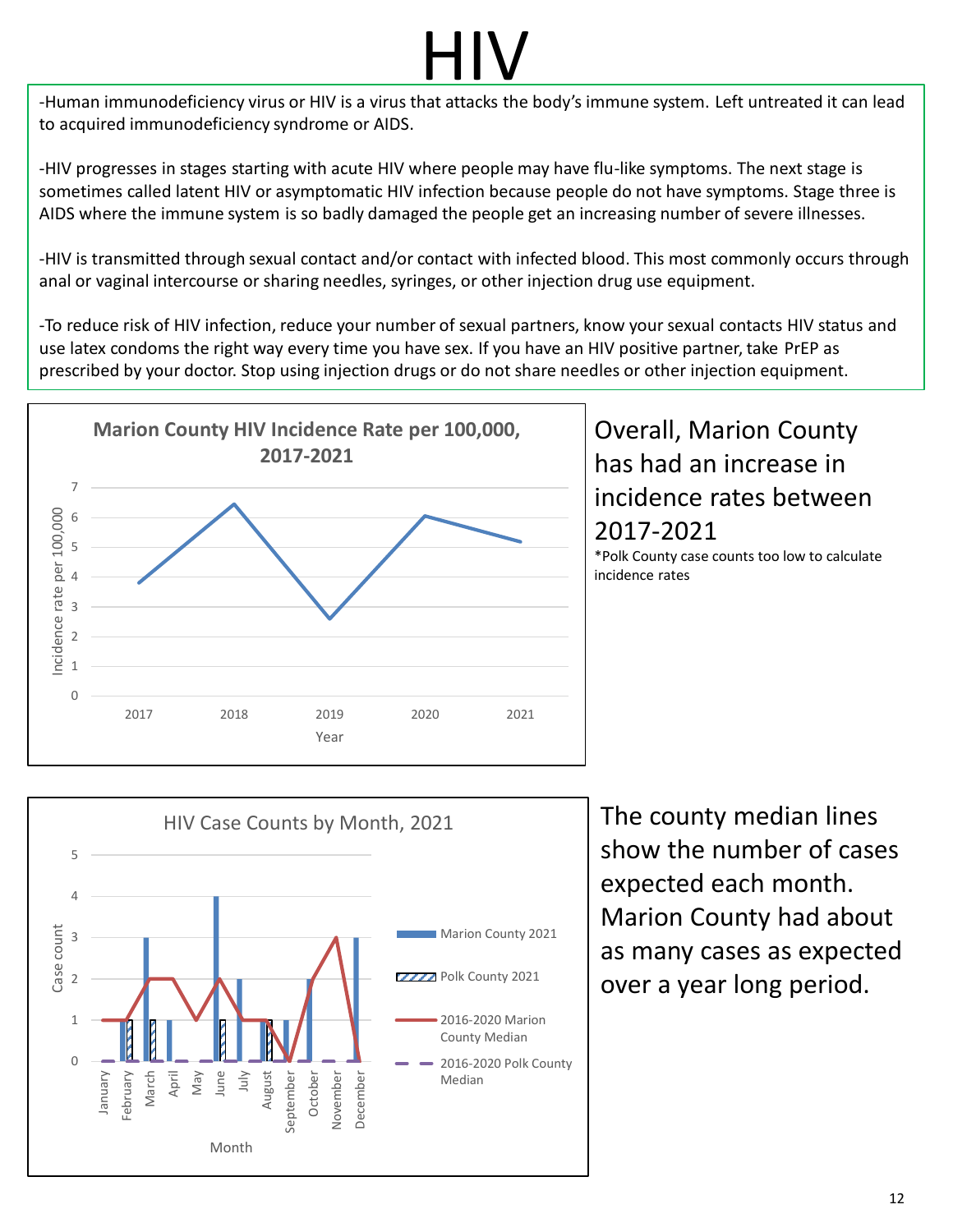### Salmonella

-Salmonella is a bacteria that makes people sick.

-Most people with salmonella have diarrhea, fever, and stomach cramping.

-Salmonella is most commonly associated with foods of animal origin like eggs, poultry and other meats. It has also been found in unpasteurized dairy products and other produce. It can be spread through cross-contamination of hands, cutting boards, counters, and knives. Salmonella cases have also been associated with having contact with animal feces, handling reptiles, handling chicks, ducklings and other livestock. More recently, salmonella has been associated with Kratom use.

-The best way to prevent salmonella infection is to thoroughly cook poultry, ground beef, and eggs. Do not eat food or drink beverages that contain raw eggs or raw milk. Wash hands, kitchen work surfaces and utensils thoroughly after they have been in contact with raw meat or poultry. Avoid direct contact between reptiles and infants.

![](_page_12_Figure_5.jpeg)

#### The incidence rate of salmonella increased between 2017 and 2019 but decreased between 2019-2021.

\*Polk County case counts too low to calculate incidence rates

![](_page_12_Figure_8.jpeg)

The county median lines show the number of cases expected each month. Marion County saw more cases than expected in January and December. Polk County saw a spike in salmonella cases in September.